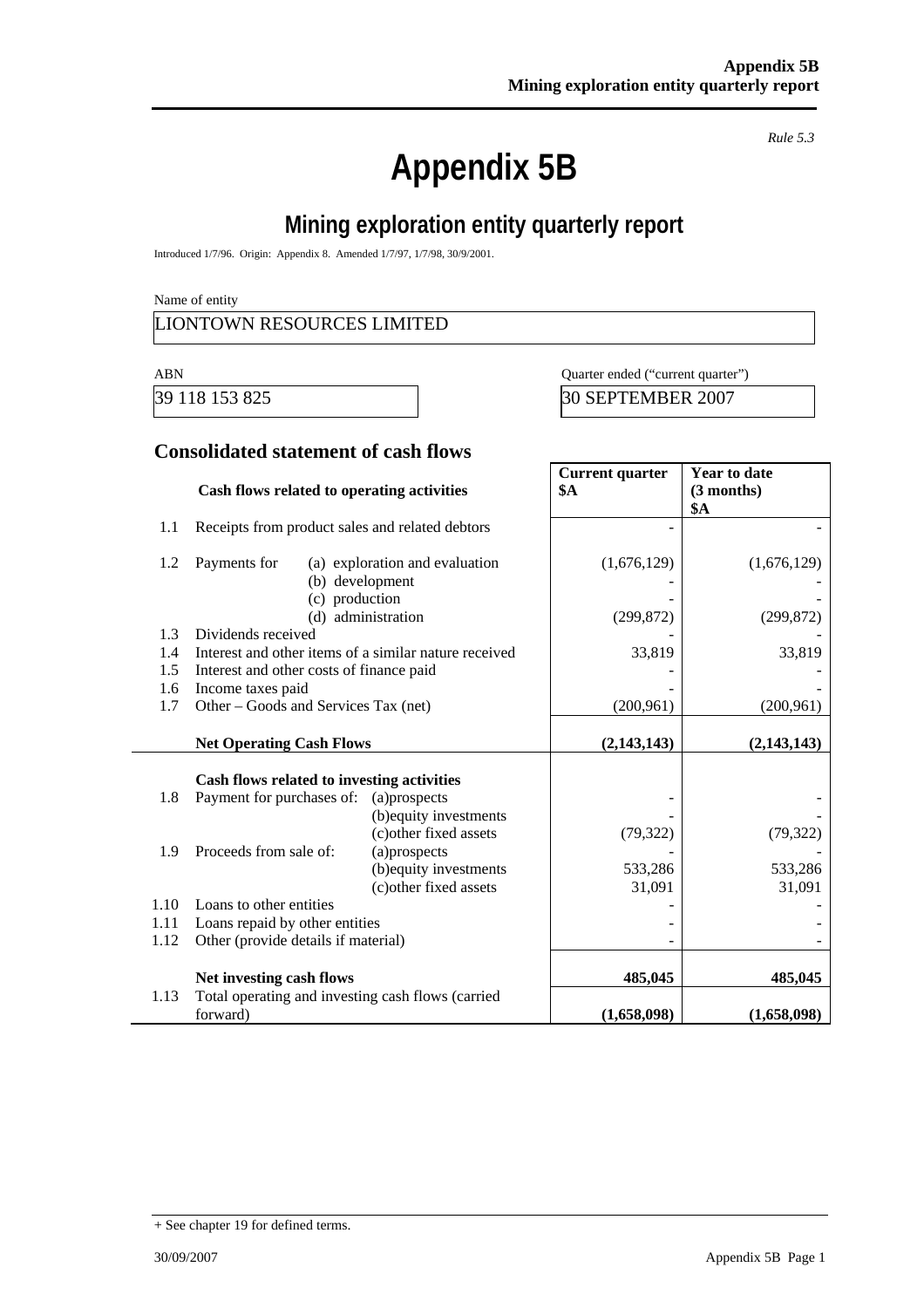| 1.14<br>1.15<br>1.16<br>1.17<br>1.18<br>1.19 | Cash flows related to financing activities<br>Proceeds from issues of shares, options, etc. (net)<br>Proceeds from sale of forfeited shares<br>Proceeds from borrowings<br>Repayment of borrowings<br>Dividends paid<br>Other | (5,957)     | (5.957)     |
|----------------------------------------------|-------------------------------------------------------------------------------------------------------------------------------------------------------------------------------------------------------------------------------|-------------|-------------|
|                                              |                                                                                                                                                                                                                               |             |             |
|                                              | Net financing cash flows                                                                                                                                                                                                      | (5,957)     | (5,957)     |
|                                              | Net increase (decrease) in cash held                                                                                                                                                                                          | (1,664,055) | (1,664,055) |
| 1.20<br>1.21                                 | Cash at beginning of quarter/year to date<br>Exchange rate adjustments to item 1.20                                                                                                                                           | 3,122,703   | 3,122,703   |
| 1.22                                         | Cash at end of quarter                                                                                                                                                                                                        | 1.458.648   | 1.458,648   |

#### **Payments to directors of the entity and associates of the directors Payments to related entities of the entity and associates of the related entities**

|      |                                                                  | Current quarter<br>\$A |
|------|------------------------------------------------------------------|------------------------|
| 1.23 | Aggregate amount of payments to the parties included in item 1.2 | 115,205                |
| 1.24 | Aggregate amount of loans to the parties included in item 1.10   | Nil                    |

1.25 Explanation necessary for an understanding of the transactions

Item 1.7 relates to GST paid and is fully re-claimable from the ATO in October 2007. Item 1.23 consists of legal fees paid to a director related entity, directors fees, salaries and wages and superannuation paid to directors and a service charge paid to a related entity for the provision of corporate services. All transactions are on commercial terms and conditions.

## **Non-cash financing and investing activities**

- 2.1 Details of financing and investing transactions which have had a material effect on consolidated assets and liabilities but did not involve cash flows N/A
- 2.2 Details of outlays made by other entities to establish or increase their share in projects in which the reporting entity has an interest N/A

## **Financing facilities available**

*Add notes as necessary for an understanding of the position.* 

|     |                             | Amount available<br>\$A | Amount used<br>-SA |
|-----|-----------------------------|-------------------------|--------------------|
| 3.1 | Loan facilities             | Nil                     | <b>Nil</b>         |
| 3.2 | Credit standby arrangements | Nil                     | <b>Nil</b>         |

<sup>+</sup> See chapter 19 for defined terms.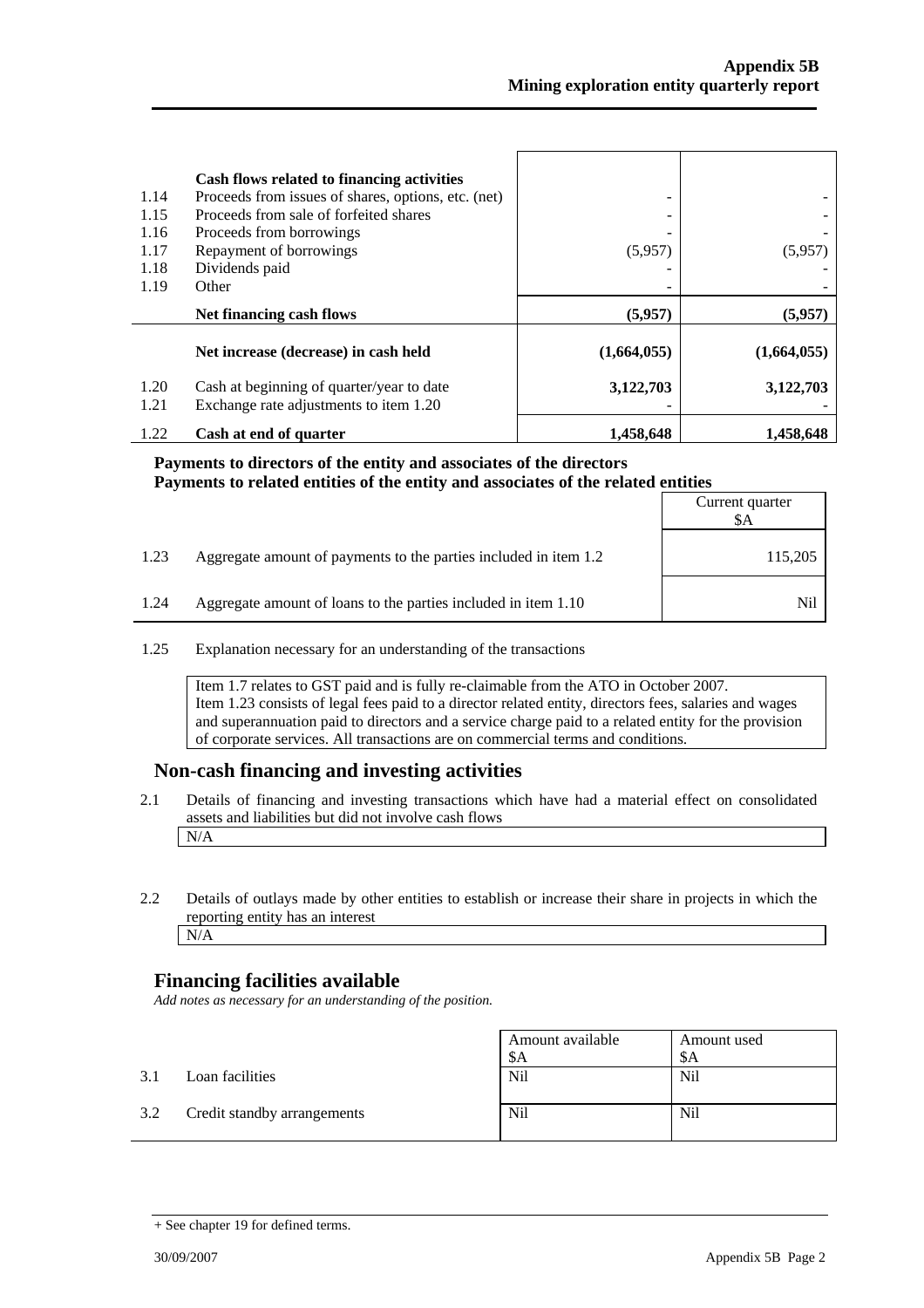## **Estimated cash outflows for next quarter**

|     | <b>Total</b>               | \$1,200,000 |
|-----|----------------------------|-------------|
| 4.2 | Development                | Nil         |
| 4.1 | Exploration and evaluation | \$1,200,000 |
|     |                            | \$A         |

# **Reconciliation of cash**

| Reconciliation of cash at the end of the quarter (as shown in<br>the consolidated statement of cash flows) to the related items<br>in the accounts is as follows. |                                                  | Current quarter<br>\$A | Previous quarter<br>\$A |
|-------------------------------------------------------------------------------------------------------------------------------------------------------------------|--------------------------------------------------|------------------------|-------------------------|
| 5.1                                                                                                                                                               | Cash on hand and at bank                         | 1,458,648              | 1,458,648               |
| 5.2                                                                                                                                                               | Deposits at call                                 |                        |                         |
| 5.3                                                                                                                                                               | Bank overdraft                                   |                        |                         |
| 5.4                                                                                                                                                               | Other (Bank Guarantee)                           |                        |                         |
|                                                                                                                                                                   | <b>Total: cash at end of quarter</b> (item 1.22) | 1,458,648              | 1,458,648               |

# **Changes in interests in mining tenements**

| 6.1 | Interests in<br>mining<br>tenements<br>relinquished,<br>reduced or lapsed | Tenement<br>reference | Nature of interest<br>(note (2)) | Interest at<br>beginning of<br>quarter | Interest at<br>end of<br>quarter |
|-----|---------------------------------------------------------------------------|-----------------------|----------------------------------|----------------------------------------|----------------------------------|
|     | <b>NIL</b>                                                                |                       |                                  |                                        |                                  |

| 6.2 | Interests in<br>mining<br>tenements<br>acquired or<br>increased | <b>Tenement</b><br>reference | Nature of interest<br>(note (2)) | Interest at<br>beginning<br>of quarter | Interest at end<br>of quarter |
|-----|-----------------------------------------------------------------|------------------------------|----------------------------------|----------------------------------------|-------------------------------|
|     |                                                                 | EA/16627                     | KIP - application                | $0\%$                                  | 100%                          |
|     |                                                                 | EA/16712                     | Trooper Range - application      | 0%                                     | 100%                          |
|     |                                                                 | EA/16838                     | Broughton - application          | $0\%$                                  | 100\%                         |
|     |                                                                 | EA/16845                     | Brooks Camp - application        | 0%                                     | 100%                          |
|     |                                                                 | EA/16846                     | Burdekin - application           | 0%                                     | 100%                          |

<sup>+</sup> See chapter 19 for defined terms.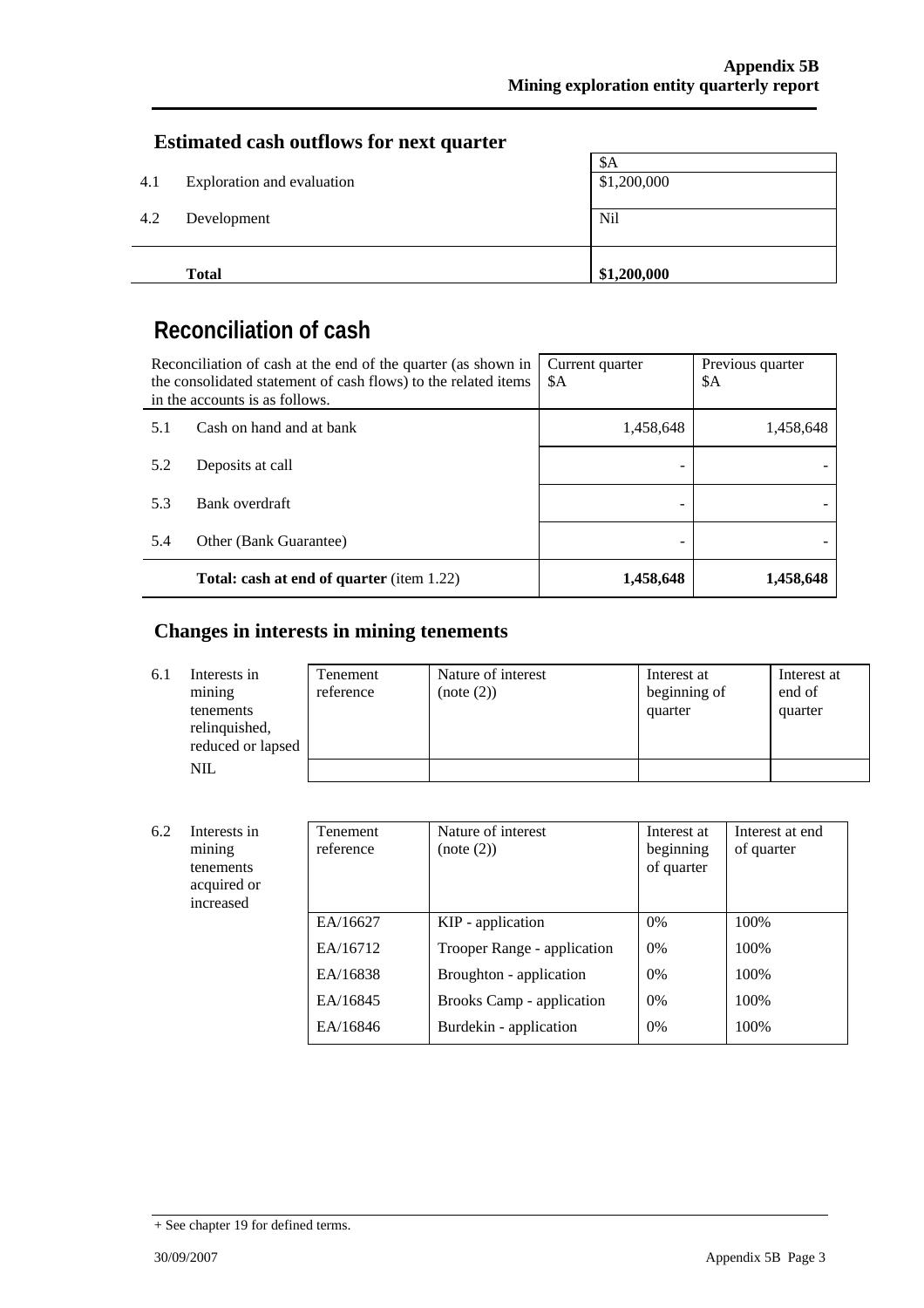#### **(1) Issued and quoted securities at end of current quarter**

*Description includes rate of interest and any redemption or conversion rights together with prices and dates.* 

|         |                                         | Total number           | Number quoted | price<br>Issue<br>per<br>security (see note 3) | Amount paid up per<br>security (see note 3) |
|---------|-----------------------------------------|------------------------|---------------|------------------------------------------------|---------------------------------------------|
|         |                                         |                        |               | (cents)                                        | (cents)                                     |
| 7.1     | Preference                              | Nil                    | Nil           | N/A                                            | N/A                                         |
|         | <sup>+</sup> securities                 |                        |               |                                                |                                             |
| 7.2     | (description)<br>Changes during         | N/A                    | N/A           | N/A                                            | N/A                                         |
|         | quarter                                 |                        |               |                                                |                                             |
|         | (a) Increases                           |                        |               |                                                |                                             |
|         | through issues                          |                        |               |                                                |                                             |
|         | (b) Decreases                           |                        |               |                                                |                                             |
|         | through returns of<br>capital, buy-     |                        |               |                                                |                                             |
|         | backs.                                  |                        |               |                                                |                                             |
| 7.3     | +Ordinary                               | 79,000,009             | 61,815,298    | N/A                                            | N/A                                         |
|         | securities                              |                        |               |                                                |                                             |
| 7.4     | Changes during                          |                        |               |                                                |                                             |
|         | quarter<br>(a) Increases                | Nil                    | Nil           | N/A                                            | N/A                                         |
|         | through issues                          |                        |               |                                                |                                             |
|         | (b) Decreases                           | Nil                    | Nil           | N/A                                            | N/A                                         |
|         | through returns of                      |                        |               |                                                |                                             |
| $7.5\,$ | capital.<br><sup>+</sup> Convertible    | Nil                    |               |                                                |                                             |
|         | debt securities                         |                        | Nil           | N/A                                            | $\rm N/A$                                   |
|         | (description)                           |                        |               |                                                |                                             |
| 7.6     | Changes during                          | Nil                    | Nil           | N/A                                            | N/A                                         |
|         | quarter                                 |                        |               |                                                |                                             |
|         | (a) Increases                           |                        |               |                                                |                                             |
|         | through issues<br>(b) Decreases         |                        |               |                                                |                                             |
|         | through securities                      |                        |               |                                                |                                             |
|         | matured.                                |                        |               |                                                |                                             |
| 7.7     | <b>Options</b>                          |                        |               | Exercise price                                 | Expiry date                                 |
|         | <b>Share Options</b>                    | 5,475,000<br>1,500,000 | Nil<br>Nil    | \$0.25<br>\$0.25                               | 18.12.2009<br>31.12.2009                    |
|         |                                         | 250,000                | Nil           | \$0.35                                         | 6.8.2010                                    |
|         |                                         |                        |               |                                                |                                             |
| 7.8     | Issued during                           |                        |               |                                                |                                             |
|         | quarter                                 |                        |               |                                                |                                             |
|         | <b>Share Options</b>                    | 250,000                | Nil           | \$0.35                                         | 6.8.2010                                    |
|         |                                         |                        |               |                                                |                                             |
| 7.9     | <b>Exercised</b> during<br>quarter      | Nil                    | Nil           | N/A                                            | N/A                                         |
| 7.10    | Expired/Forfeited<br>during quarter     | 250,000                | Nil           | \$0.25                                         | 9.1.2007                                    |
| 7.11    | <b>Debentures</b><br>(totals only)      | Nil                    | Nil           |                                                |                                             |
| 7.12    | <b>Unsecured notes</b><br>(totals only) | Nil                    | Nil           |                                                |                                             |

<sup>+</sup> See chapter 19 for defined terms.